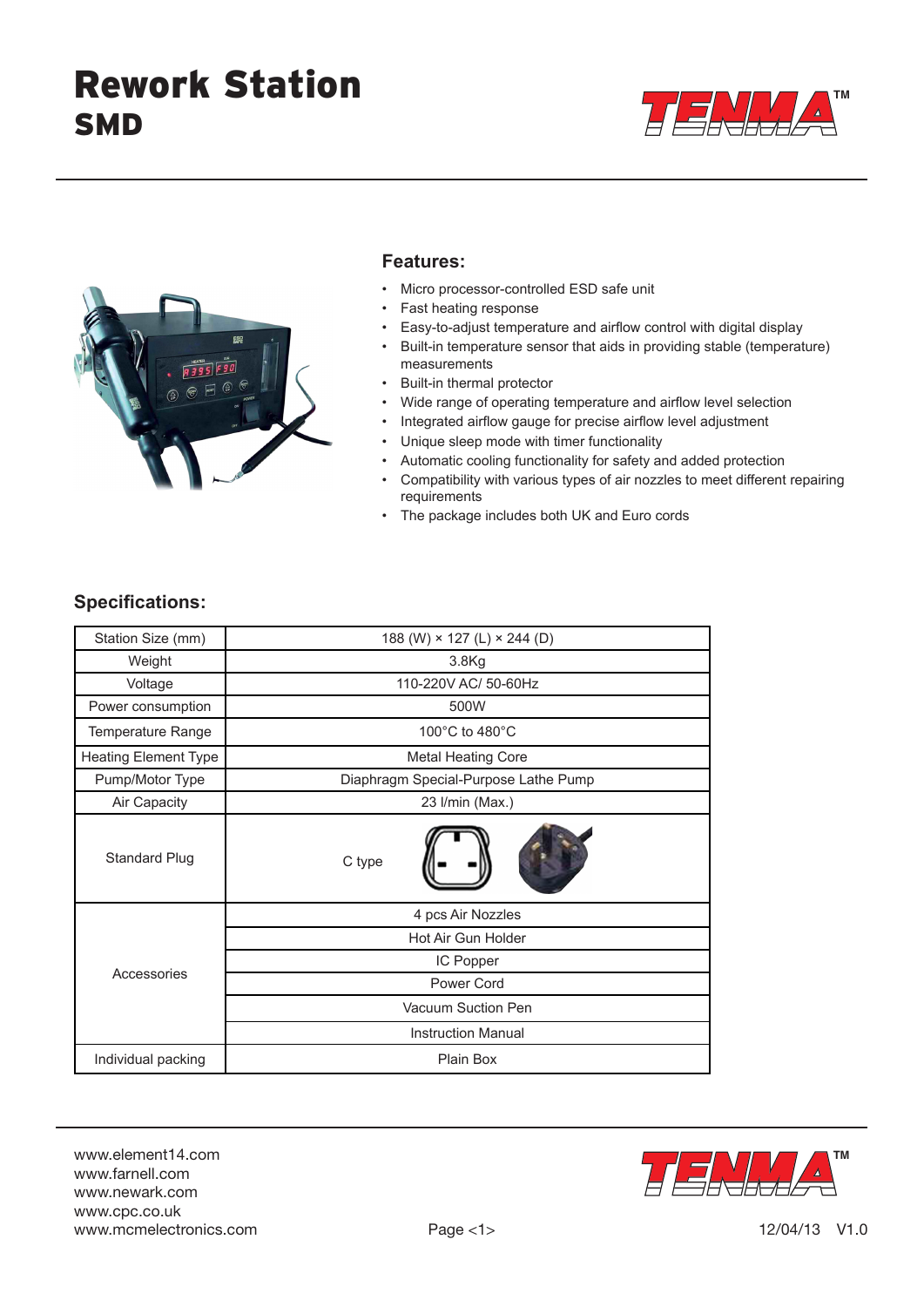

## **Panel Controls:**



## **Legend:**

- A Product Name
- B1 Temperature Meter
- B2 Airflow Level Meter
- C1 Temperature Control (Up)
- C2 Temperature Control (Down)
- C3 Airflow Control (Up)
- C4 Airflow Control (Down)
- D Reset Button
- E Hot Air Output
- F Hot Air Gun Switch
- G Airflow Gauge
- H Power Switch
- I Temperature Adjustment Indicator

## **Part Number Table**

| <b>Description</b>                     | <b>Part Number</b> |
|----------------------------------------|--------------------|
| Rework Station, 500W, 110V/220V, UK+EU | SS-952BC-F         |

**Important Notice :** This data sheet and its contents (the "Information") belong to the members of the Premier Farnell group of companies (the "Group") or are licensed to it. No licence is granted for the use of it other than for information purposes in connection with the products to which it relates. No licence of any intellectual property rights is granted. The Information is subject to change<br>without notice and error in or omission from it or for any use made of it. Users of this data sheet should check for themselves the Information and the suitability of the products for their purpose and not make any or the products for their assumptions based on information included or omitted. Liability for loss or damage resulting from any reliance on the Information or use of it (including liability resulting from negligence or where the<br>Group was aware of Tenma is the registered trademark of the Group. © Premier Farnell plc 2012.

www.element14.com www.farnell.com www.newark.com www.cpc.co.uk www.mcmelectronics.com